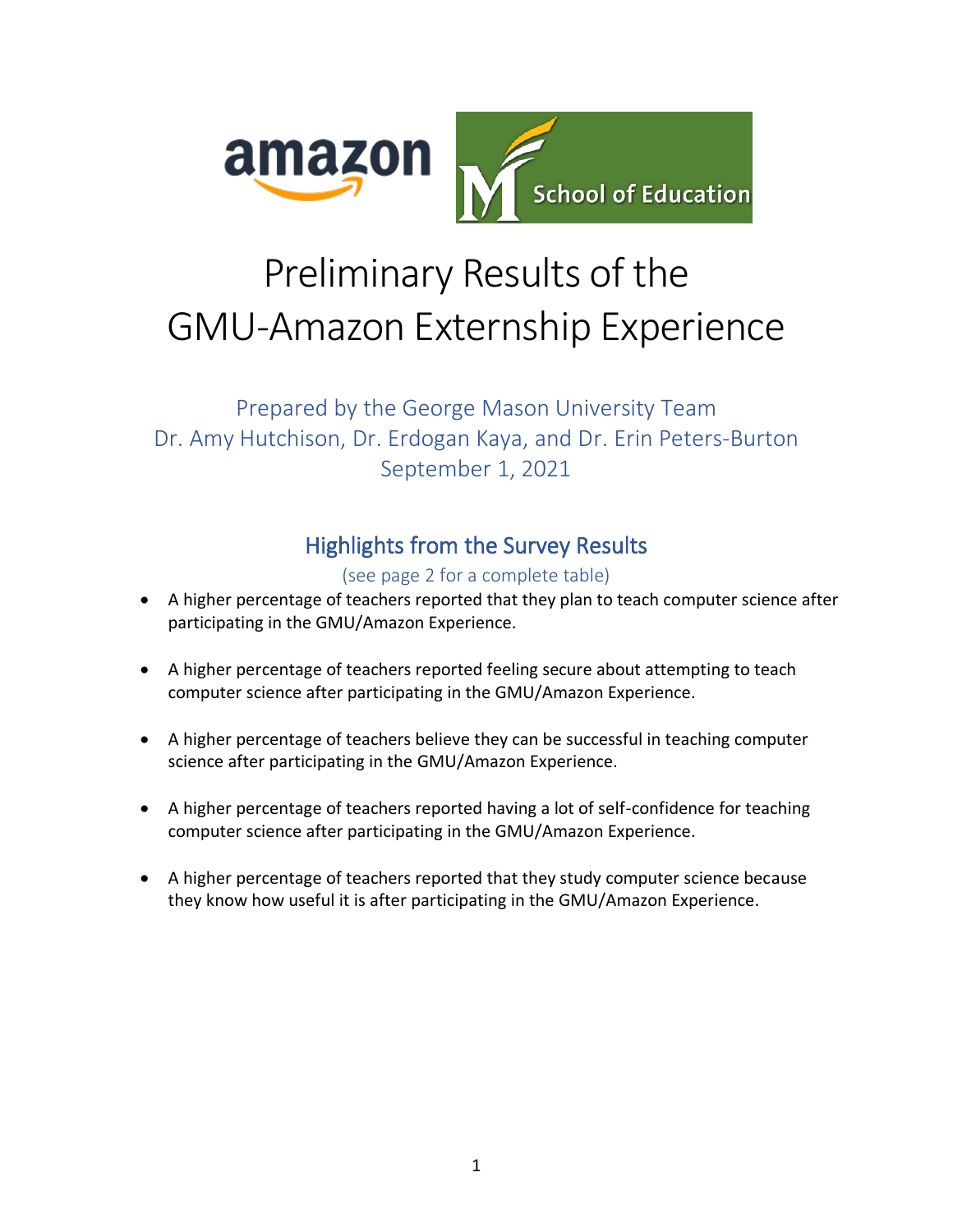### Table 1

# Comparison of Responses to Survey Items Before and After the GMU/Amazon Experience

|                                                                                                             | <b>Before the Class and</b><br>Externship (n= 20) |                                    |                      | <b>After the Class and Externship</b><br>$(n=15)$ |                                    |                      |
|-------------------------------------------------------------------------------------------------------------|---------------------------------------------------|------------------------------------|----------------------|---------------------------------------------------|------------------------------------|----------------------|
|                                                                                                             | disagree/<br>strongly<br>disagree<br>(%)          | agree/<br>strongly<br>agree<br>(%) | Don't<br>know<br>(%) | disagree/<br>strongly<br>disagree<br>(%)          | agree/<br>strongly<br>agree<br>(%) | Don't<br>know<br>(%) |
| I plan to teach computer science.                                                                           | 0%                                                | 86.36%                             | 13.64%               | 0%                                                | 93.33%                             | 6.67%                |
| Generally, I have felt secure about<br>attempting to teach computer science<br>problems.                    | 31.82%                                            | 68.18%                             | 0%                   | 20.00%                                            | 80.00%                             | 0%                   |
| I am sure I could do advanced work in<br>teaching computer science.                                         | 13.64%                                            | 86.36%                             | 0%                   | 20.00%                                            | 80.00%                             | 0%                   |
| I can be successful in teaching computer<br>science.                                                        | 0%                                                | 95.24%                             | 4.76%                | 0%                                                | 100%                               | 0%                   |
| I have a lot of self-confidence when it<br>comes to teaching computer science.                              | 23.81%                                            | 71.43%                             | 4.76%5               | 6.67%                                             | 93.33%                             | 0%                   |
| I'm no good at teaching computer<br>science.                                                                | 90.47%                                            | 0%                                 | 9.53                 | 93.33%                                            | 0%                                 | 6.67%                |
| For some reason even though I work<br>hard at it, teaching computer science<br>seems unusually hard for me. | 85.71%                                            | 4.76%                              | 9.52%                | 80%                                               | 0%                                 | 20%                  |
| I'd be happy to get recognized for<br>teaching computer science.                                            | 0%                                                | 95.24%                             | 4.76%                | 0%                                                | 100%                               | 0%                   |
| I'll need to know how to teach computer<br>science for my future work.                                      | 15.00%                                            | 80.00%                             | 5.00%                | 13.33%                                            | 86.68%                             | 0%                   |
| I study teaching computer science<br>because I know how useful it is.                                       | 5.00%                                             | 90.00%                             | 5.00%                | 0%                                                | 100%                               | 0%                   |
| Knowing how to teach computer science<br>will help me earn a living.                                        | 15.00%                                            | 85.00%                             | 0.00%                | 6.67%                                             | 93.33%                             | 0%                   |
| I'll need a firm mastery of teaching<br>computer science for my future work.                                | 10.00%                                            | 80.00%                             | 10.00%               | 13.33%                                            | 80.00%                             | 6.67%                |
| I am challenged by computer science<br>problems I can't understand<br>immediately.                          | 10.00%                                            | 85.00%                             | 5.00%                | 13.34%                                            | 86.67%                             | 0%                   |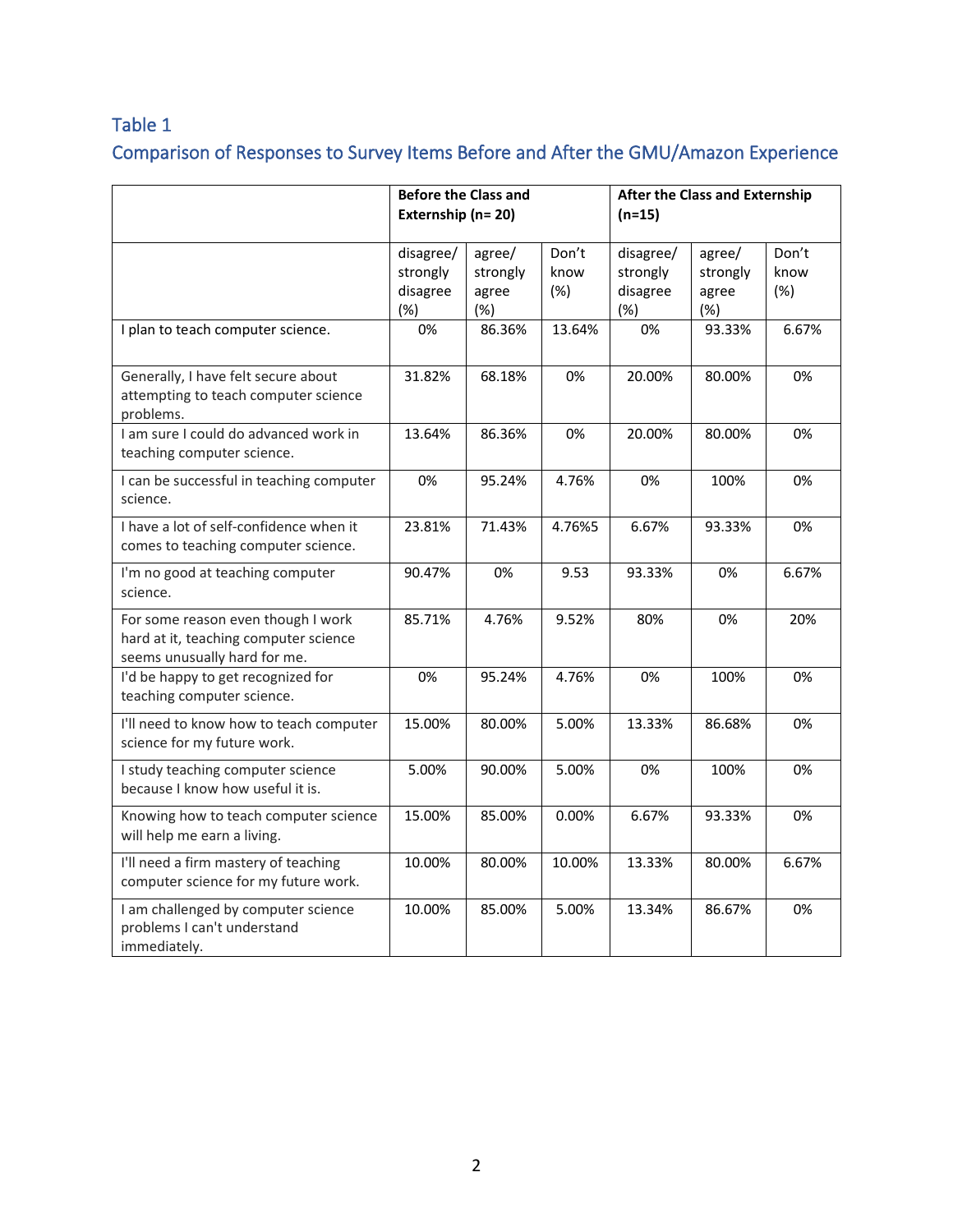## Has your interest in computer science changed because of the Amazon/Mason Externship Experience?

Amazon and George Mason have added many more dimensions to my understanding of computer science education, the application of computer science, and the power of collaborating with others in this domain. My interest has become deeper and my appetite for computer science has increased dramatically. I feel more confident in my interest in computer science and I am more motivated to dive deeper into computer science related fields. I now feel more confident in learning higher levels of computer science and also teaching more challenging CS courses. For instance, this year I'm teaching 9th grade Exploring Computer Science, and I'm more excited and confident in my abilities after the Amazon and George Mason experience. The course with Dr. Kaya gave me a lot of insight about how to teach computer science and how to use resources and where to find some of the best resources. It was also incredibly beneficial to complete a group project that helped me learn more about computer science being done by students who have disabilities or are visually impaired. I was enlightened to learn about Code Jumper, a device that makes coding much easier for students who are blind or visually impaired. Furthermore, everything I learned about equity and the way it relates to computer science and teaching CS will be important for me when I teach CS in underserved communities.

Yes because I was exposed to the different aspects of the topic and loved meeting people in the meetings. Also, equity is a major part of why computer science is important to me

The Amazon/Mason Experience has help me with ideas with this upcoming year as this will be my first year teaching computer science.

Yes. My interest has increased in computer science to be able to give more opportunities to our students in the technology fields. I learned that computer science is broader than I originally thought.

Yes, I have a much better understanding of the full range of what the field of computer science entails (Internet of Things, AI, 3D printing, etc), what a career in computer science can look like and involve, as well as the different routes that people have taken and can take to get there.

My interest has grown since starting this problem. Amazon had exposed me to more opportunities in computer science.

Yes. It has expanded to more than just coding.

Yes. I am more interested in Computer Science. Not a lot; but more than before the program.

Yes in some of the topics that had not been part of my class

No. I was already a CS teacher. I have just learned new things.

I feel like I have more resources and a better understanding of the cloud and AI

My interest in computer science has changed because this experience has lifted the curtain for me. I learned about various careers and concepts surround computer science. I also enjoyed the hands on experiences. I am much more comfortable with the idea of teaching computer science.

I am interested in teaching Alexa skills that then I can turn around and have my students do the same.

I don't think my interest in computer science itself has changed, but I think my interest in CS education has increased because I've learned about cool things to do in class.

No if anything it's increased it

#### Figure 1. Teachers' Responses About Interest in Computer Science After Participating in the **GMU/Amazon Externship Experience**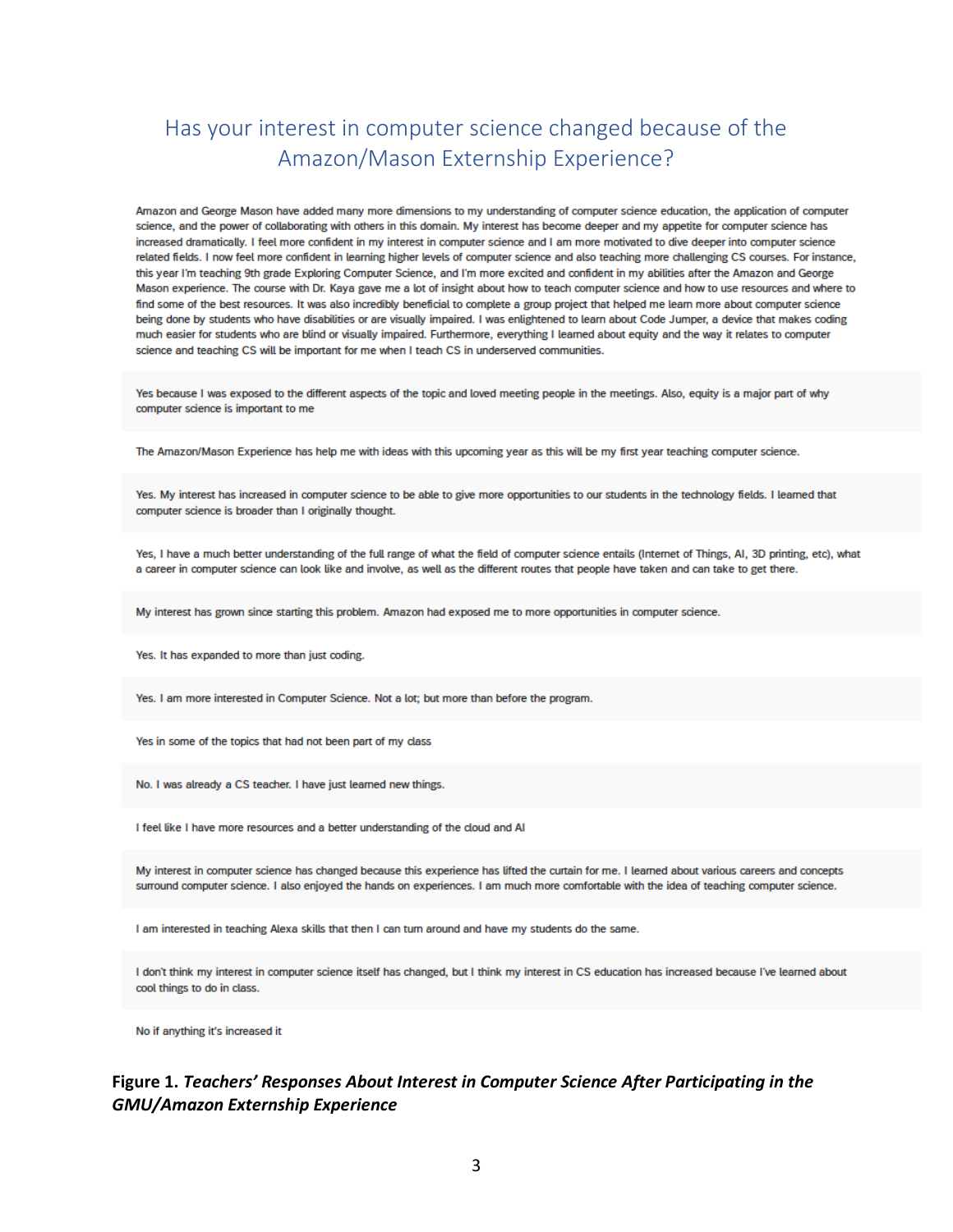# How do you perceive your participation in the Amazon externship program will be beneficial to your teaching?

The Amazon externship had a ton of valuable moments that I will keep with me forever. The externship gave me insight around computer science curriculum, the skills students need in the future to be successful in tech careers, the software available for students to use and experiment with, the importance of writing and thinking, and so much more. The externship gave me real world experience around how people in the tech world work together to build digital products and software to make other people's lives easier. Our experience with writing has encouraged me to expose students to many more writing assignments that are connected to computer science. Good writing means good thinking. If scholars can write better and articulate their thoughts around computer science concepts more clearly, it will prove me how well they truly understand those concepts and their application. This externship has also made me more knowledgable about the careers available in the tech sector. The amount of variety available is extensive and I'll be better prepared to share this information with students. This will give students a better idea about the abundance of directions they can take in regard to college and career.

It not only exposed me to the different technologies and part of computer science, it also helped men understand project based learning better

The participation in the Amazon externship will beneficial to my teaching because of the connection that I made. Meeting Dr. Kaya is a great asset and I look forward working with him after this program as a mentor in computer science.

I will use this program to open my ideas to help the students learn computational thinking and problem solving.

Now I have in my tool belt a whole host of resources that can both both get students interested in computer science (like the Amazon Class Chats) and also develop their CS skills.

I will be able to share more diverse opportunities in the world of computer science with my students.

It has broadened my horizons in CS, so I am more aware to what is out there

I will start an After School Computer Science Program at my school. We do not have a computer science class at my school.

Activities I can share with my class and extending my comfort and use of pbl in class

I have learned about Amazon resources Lcan share with students and their teachers. I have learned about what students should know

I will be able to bring writing tools and AI knowledge used in the field to my students. I also feel personally more confident that CS will be useful to my students and help them be competitive in the workforce.

This experience will be beneficial because of the concepts I have learned and the connections I have made. I now have more resources and experiences that I can share with my students and peers.

It opened a world of possibilities that I may share with my students.

I made professional connections and learned about a lot of activities and ideas I can apply to my teaching

It was quite informative and provided me with a bunch of good online resources to use

#### Figure 2. Teachers' Responses About Benefits of the Program After Participating in the **GMU/Amazon Externship Experience**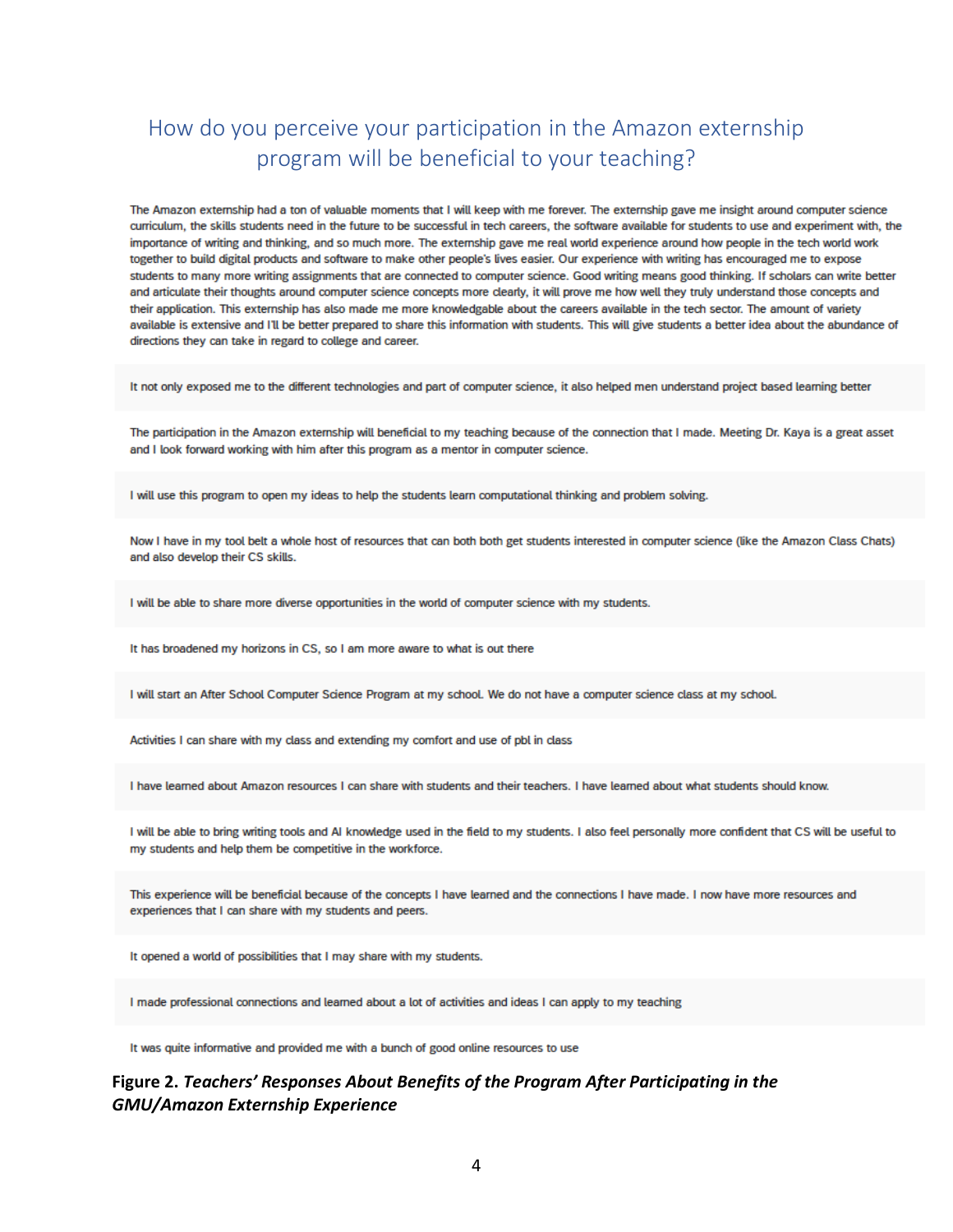# Demographic Information of Participants

#### Male Female Non-binary / third gender Prefer not to say  $\frac{1}{2}$  $\mathbf 0$  $\frac{1}{4}$  $\overline{6}$  $\overline{\mathbf{8}}$  $\overline{10}$  $12$  $14$

#### Are you currently a computer science teacher?

Gender





#### How would you describe yourself?